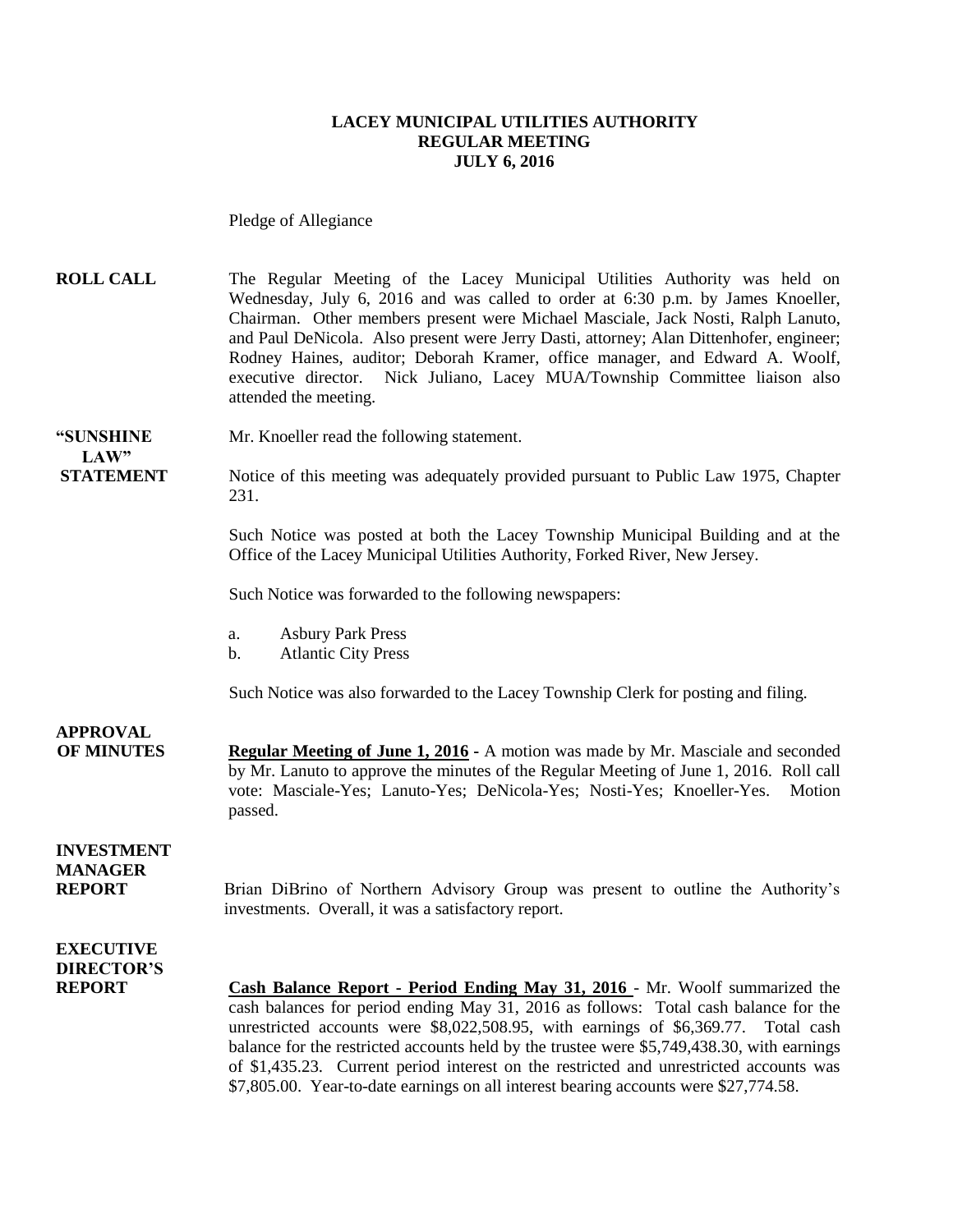**Resolution 2016-36 – Appointing Account Clerk** – On recommendation by the executive director, a motion was made by Mr. Masciale and seconded by Mr. Nosti to adopt *Resolution No. 2016-36, Resolution of the Lacey Municipal Utilities Authority, County of Ocean, State of New Jersey, Appointing Mary D'Angelo to the position of Account Clerk.* Roll call vote: Masciale-Yes; Nosti-Yes; DeNicola-Yes; Lanuto-Yes; Knoeller-Yes. Motion passed.

**Resolution 2016-37 – Appointing Finance Assistant** – Mr. Dasti asked this Appointment be discussed in closed session.

**Resolution 2016-35 – Time Extension – Lacey Retail Center** – On recommendation by the executive director, a motion was made by Mr. Lanuto and seconded by Mr. Nosti to adopt *Resolution No. 2016-35, Resolution of the Lacey Municipal Utilities Authority, County of Ocean, State of New Jersey, Authorizing Time Extension of Final Water and Sewer Approvals, Lacey Retail Center, Block 409, Lots 29, 35.01, 36 & 37.* Roll call vote: Lanuto-Yes; Nosti-Yes; DeNicola-Yes; Masciale-Yes; Knoeller-Yes. Motion passed.

# **BUSINESS**

**REPORT** The business report was submitted for review.

## **ENGINEER'S**

**REPORT Resolution 2016-40 – Amended Final Sewer and Water Approval – 530 & 536 Lacey Road, LLC.** – On recommendation by the Authority's engineer, a motion was made by Mr. Nosti and seconded by Mr. Masciale to adopt *Resolution No. 2016-40, Resolution of the Lacey Municipal Utilities Authority, County of Ocean, State of New Jersey, Amended Final Sewer and Water Approval, 530 Lacey Road & 536 Lacey Road, LLC Site Plan, Block 1621, Lots 1 & 7.01.* Roll call vote: Nosti-Yes; Masciale-Yes; DeNicola-Yes; Lanuto-Yes; Knoeller-Yes. Motion passed.

> **Resolution 2016-38 – Permit to Operate – Performance Guarantee Release – Bob's Square Deal/Mera Holdings, LLC.** – On recommendation by the Authority's engineer, a motion was made by Mr. Nosti and seconded by Mr. DeNicola to adopt *Resolution No. 2016-38, Resolution of the Lacey Municipal Utilities Authority, County of Ocean, State of New Jersey, Permit to Operate, Water & Sewer Systems, Performance Guarantee Release, Bob's Square Deal – Mera Holdings, LLC, Block 113, Lot 2.* Roll call vote: Nosti-Yes; DeNicola-Yes; Lanuto-Yes; Masciale-Yes; Knoeller-Yes. Motion passed.

> **Resolution 2016-39 – Preliminary Sewer and Water Approval – Nakovich Minor Subdivision** – On recommendation by the Authority's engineer, a motion was made by Mr. Masciale and seconded by Mr. Nosti to adopt *Resolution No. 2016-39, Resolution of the Lacey Municipal Utilities Authority, County of Ocean, State of New Jersey, Preliminary Sewer and Water Approval, Nakovich Minor Subdivision, Block 1418, Lots 1-10.* Roll call vote: Masciale-Yes; Nosti-Yes; DeNicola-Yes; Lanuto-Yes; Knoeller-Yes. Motion passed.

> **Bee Street Water and Sewer Extension** - Mr. Dittenhofer stated the permit application has been approved by NJDEP. Mr. Knoeller asked when this project will go out for bid. Mr. Woolf stated the quotations came in higher than the bidding threshold, therefore, the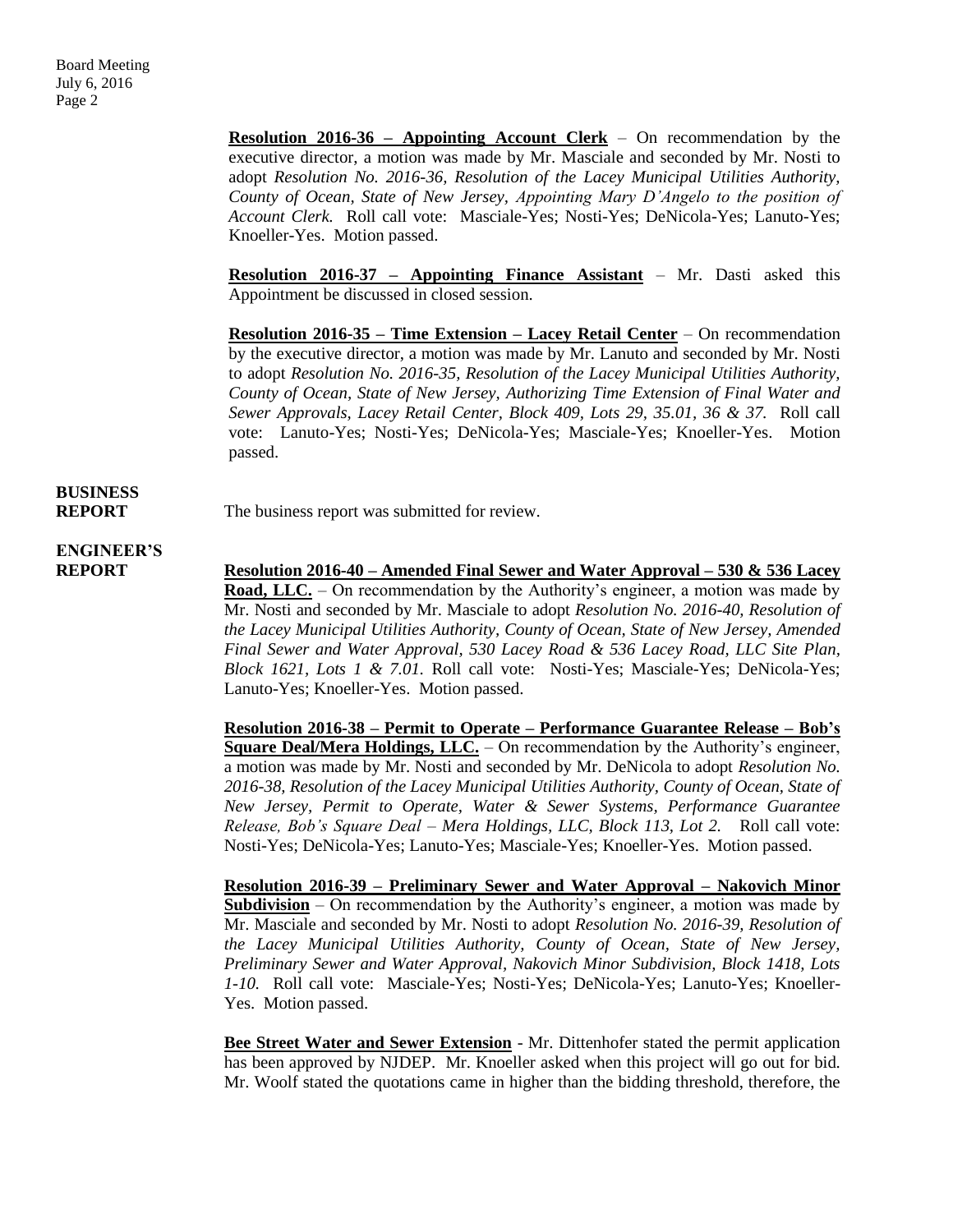Authority will supply the materials and bid for labor. Mr. Knoeller asked Mr. Dittenhofer to go out for bid for this project.

**Center Street Water and Sewer Extension** – Mr. Dittenhofer stated the permit application has been submitted to NJDEP.

**Bayonne Avenue Paving** – Mr. Dittenhofer stated a bid opening was held on April 28<sup>th</sup>. A change order was requested from the contractor for connection to the County drainage system. He explained the reason why the connection was removed from the original bid was due to a cost saving factor for the Authority. He will rebid this project before the next meeting.

### **ATTORNEY'S**

**REPORT Resolution 2016-41 – Rejection of Bids – Bayonne Avenue Drainage and Roadway Construction** – On recommendation by the Authority's attorney, a motion was made by Mr. Nosti and seconded by Mr. DeNicola to adopt *Resolution No. 2016-41, Resolution of the Lacey Municipal Utilities Authority, County of Ocean, State of New Jersey, Rejecting all Bids for the Bayonne Avenue Drainage and Roadway Construction Project.* Roll call vote: Nosti-Yes; DeNicola-Yes; Lanuto-Yes; Masciale-Yes; Knoeller-Yes. Motion passed

> **Resolution 2016-33 – Separation Agreement –** On recommendation by the executive director, a motion was made by Mr. Nosti and seconded by Mr. Masciale to adopt *Resolution No. 2016-33, Resolution of the Lacey Municipal Utilities Authority, County of Ocean, State of New Jersey, Approving and Authorizing Execution of a Separation Agreement with Debra Kipikasha.* Roll call vote: Nosti-Yes; Masciale-Yes; DeNicola-Yes; Lanuto-Yes; Knoeller-Yes. Motion passed.

> **Resolution 2016-34 – Accept Maintenance Bond – Final Payment – Electrical Upgrades** – On recommendation by the Authority's attorney, a motion was made by Mr. Nosti and seconded by Mr. DeNicola to adopt *Resolution No. 2016-34, Resolution of the Lacey Municipal Utilities Authority, County of Ocean, State of New Jersey, Approve Engineer's Certificate No.3 – Final Payment, and Acceptance of the Maintenance Bond for the Electrical Upgrades to L-2, S-2, FRB-2, L-4 Pump Stations Project.* Roll call vote: Nosti-Yes; DeNicola-Yes; Lanuto-Yes; Masciale-Yes; Knoeller-Yes. Motion passed

> **530 Lacey Road, LLC** – Mr. Dasti stated the Developer's Agreement has been finalized.

## **AUDITOR'S**

**REPORT** There was no report submitted.

#### **CORRESPONDENCE**

**Mr. & Mrs. Llewellyn, Laurelwood Drive** – Requesting relief of utility bill, due to leaky expansion tank. Since the water from the leak did not go into the sewer system, a motion was made by Mr. Nosti and seconded by Mr. Masciale to grant a credit adjustment on the sewer charges in the amount of \$3.48 (3,000 gallons). Roll call vote: Nosti-Yes; Masciale-Yes; DeNicola-Yes; Lanuto-Yes; Knoeller-Yes. Motion passed.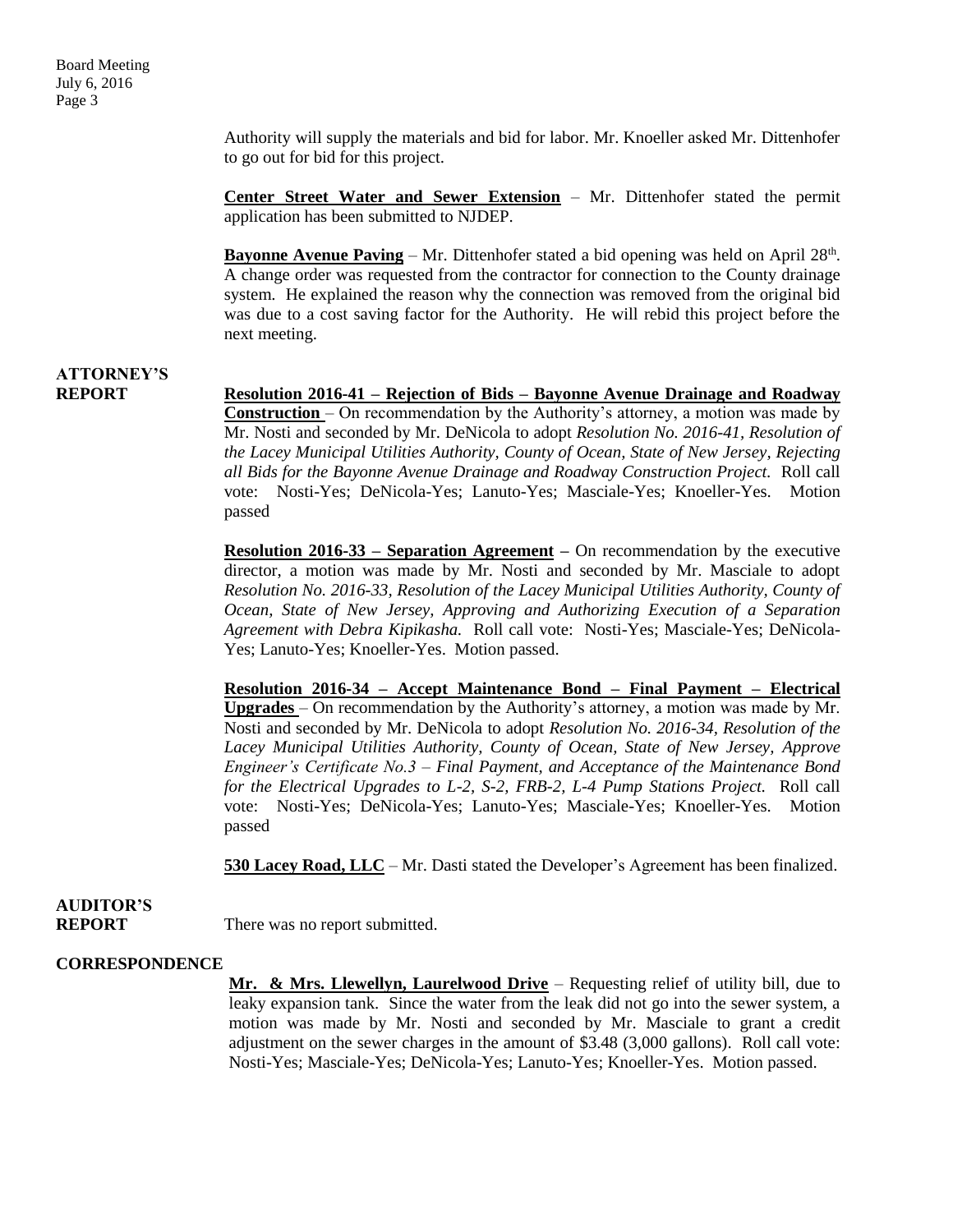**Ralph Ruggiero, Brentwood Rd.** – Requesting relief of utility bill, due to faucet leak and slow leak in swimming pool. Since the water from the leak did not go into the sewer system, a motion was made by Mr. Nosti and seconded by Mr. DeNicola to grant a credit adjustment on the sewer charges in the amount of \$250.40 (42,000 gallons). Roll call vote: Nosti-Yes; DeNicola-Yes; Lanuto-Yes; Masciale-Yes; Knoeller-Yes. Motion passed.

**Lacey Self Storage/Thompson, Old Shore Rd.** – Requesting relief of utility bill, due to leaky hot water heater in crawl space. Since the water from the leak did not go into the sewer system, a motion was made by Mr. Nosti and seconded by Mr. Lanuto to grant a credit adjustment on the sewer charges in the amount of \$648.38 (111,000 gallons). Roll call vote: Nosti-Yes; Lanuto-Yes; DeNicola-Yes; Masciale-Yes; Knoeller-Yes. Motion passed.

**Deborah Everett, Center Street** – Requesting relief of utility bill, due to broken pipe in crawl space. Since the water from the leak did not go into the sewer system, a motion was made by Mr. Nosti and seconded by Mr. DeNicola to grant a credit adjustment on the sewer charges in the amount of \$131.90 (27,000 gallons). Roll call vote: Nosti-Yes; DeNicola-Yes; Lanuto-Yes; Masciale-Yes; Knoeller-Yes. Motion passed.

**Michael Blozen, Forest Lane** – Requesting relief of utility bill, due to leaky hot water heater. Since the water from the leak did not go into the sewer system, a motion was made by Mr. Nosti and seconded by Mr. DeNicola to grant a credit adjustment on the sewer charges in the amount of \$114.76 (38,000 gallons). Roll call vote: Nosti-Yes; DeNicola-Yes; Lanuto-Yes; Masciale-Yes; Knoeller-Yes. Motion passed.

**Vanda Carey, Hazelton Rd.** – Requesting relief of utility bill, due to dishwasher supply line leak. Since the water from the leak did not go into the sewer system, a motion was made by Mr. Nosti and seconded by Mr. Lanuto to grant a credit adjustment on the sewer charges in the amount of \$706.90 (104,000 gallons). Roll call vote: Nosti-Yes; Lanuto-Yes; DeNicola-Yes; Masciale-Yes; Knoeller-Yes. Motion passed.

Mr. Masciale questioned the recommendation of sewer credit for Mr. Ruggiero, pointing out that he did not use a pool fill meter. Mr. Woolf explained typically a pool fill meter is issued to a customer for three days. In this case, there was a slow leak and a meter would not suffice. Mr. Masciale suggested to be judicial on future pool filling without the use of a meter.

**OLD**

**BUSINESS 530 & 536 Lacey Road, LLC** – Chairman Knoeller executed the Developer's Agreement between the Lacey Municipal Utilities Authority and 530 & 536 Lacey Road, LLC.

> **Mera Holdings, LLC.** – Chairman Knoeller executed the Permanent Easement and Right-of-Way Agreement between the Lacey Municipal Utilities Authority and Mera Holdings, LLC.

**NEW**

**BUSINESS** There was no New Business to discuss.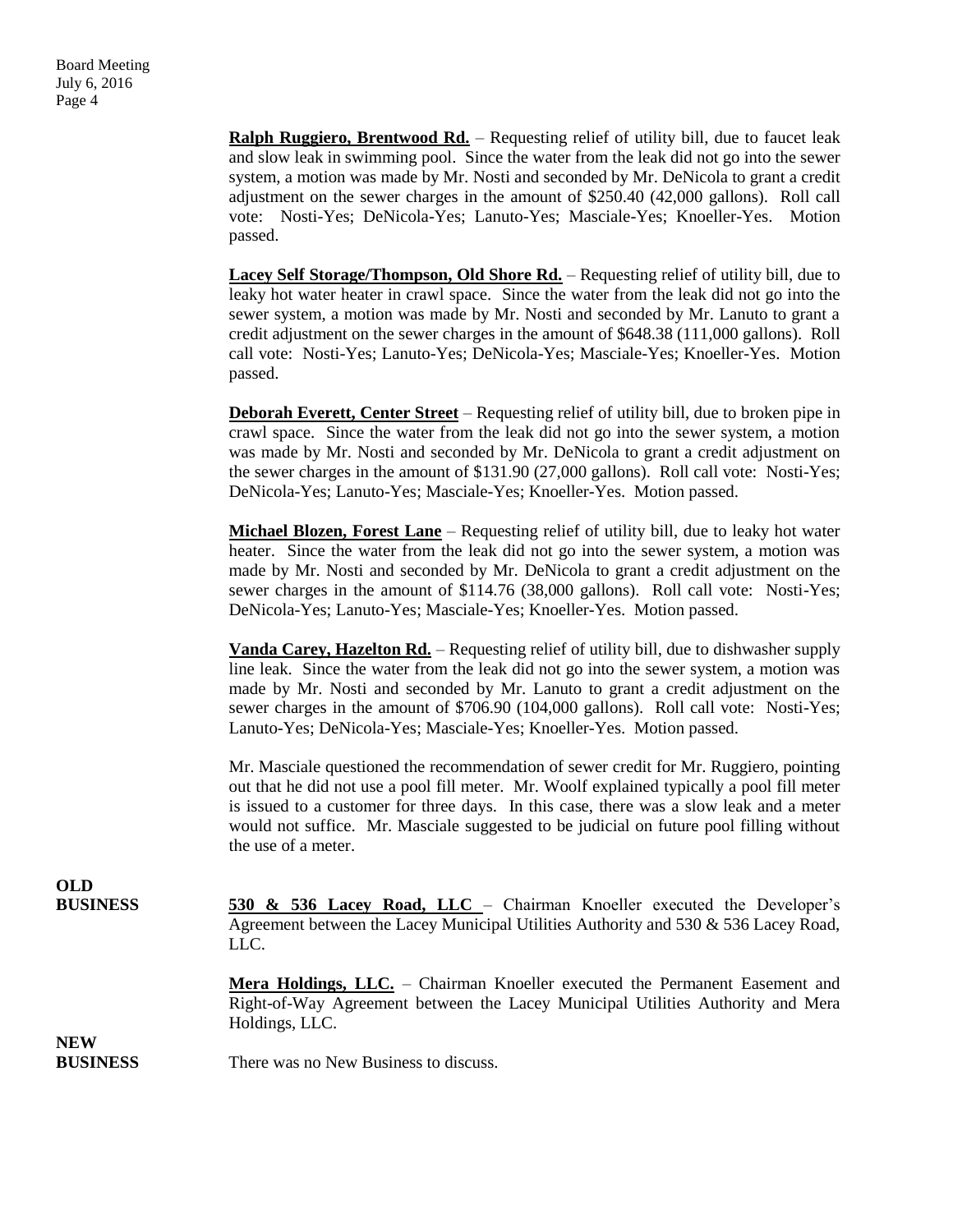Board Meeting July 6, 2016 Page 5

### **PUBLIC BUSINESS/**

**COMMENT** There was no Public Business/Comment.

# **PAYMENT OF**

**VOUCHERS WHEREAS**, the members of the Lacey Municipal Utilities Authority carefully examined all vouchers presented for payment of claims;

> **NOW, THEREFORE, BE IT RESOLVED** by the Lacey Municipal Utilities Authority that:

> 1. Said vouchers in the sum of \$203,213.89 be and the same are hereby approved to be paid.

2. Said vouchers are listed on the attached computer check register.

A motion was made by Mr. Nosti and seconded by Mr. Masciale to adopt the above resolution. Roll call vote: Nosti-Yes; Masciale-Yes; DeNicola-Yes; Lanuto-Yes; Knoeller-Yes. Motion passed.

**CLOSED** 

#### **SESSION RESOLUTION**

**WHEREAS,** Section 8 of the Open Public Meetings Act, Chapter 231, Public Law 1975 permits the exclusion of the public from a meeting in certain circumstances;

**WHEREAS**, this public body is of the opinion that such circumstances presently exist.

**NOW, THEREFORE, BE IT RESOLVED** by the Lacey Municipal Utilities Authority, County of Ocean and State of New Jersey as follows:

1. The public shall be excluded from discussion of action upon the hereinafter specified subject matters.

2. The general nature of this closed session concerns personnel matters and contract negotiations.

3. It is anticipated at this time that the above-stated matters will be made public once these matters have been resolved.

4. This resolution shall take effect immediately.

A motion was made by Mr. Masciale and seconded by Mr. Nosti to adopt the above resolution. Roll call vote: Unanimously approved.

Separate minutes were kept on the above closed session.

Mrs. Kramer and Ms. Kennedy were excused from this portion of the meeting.